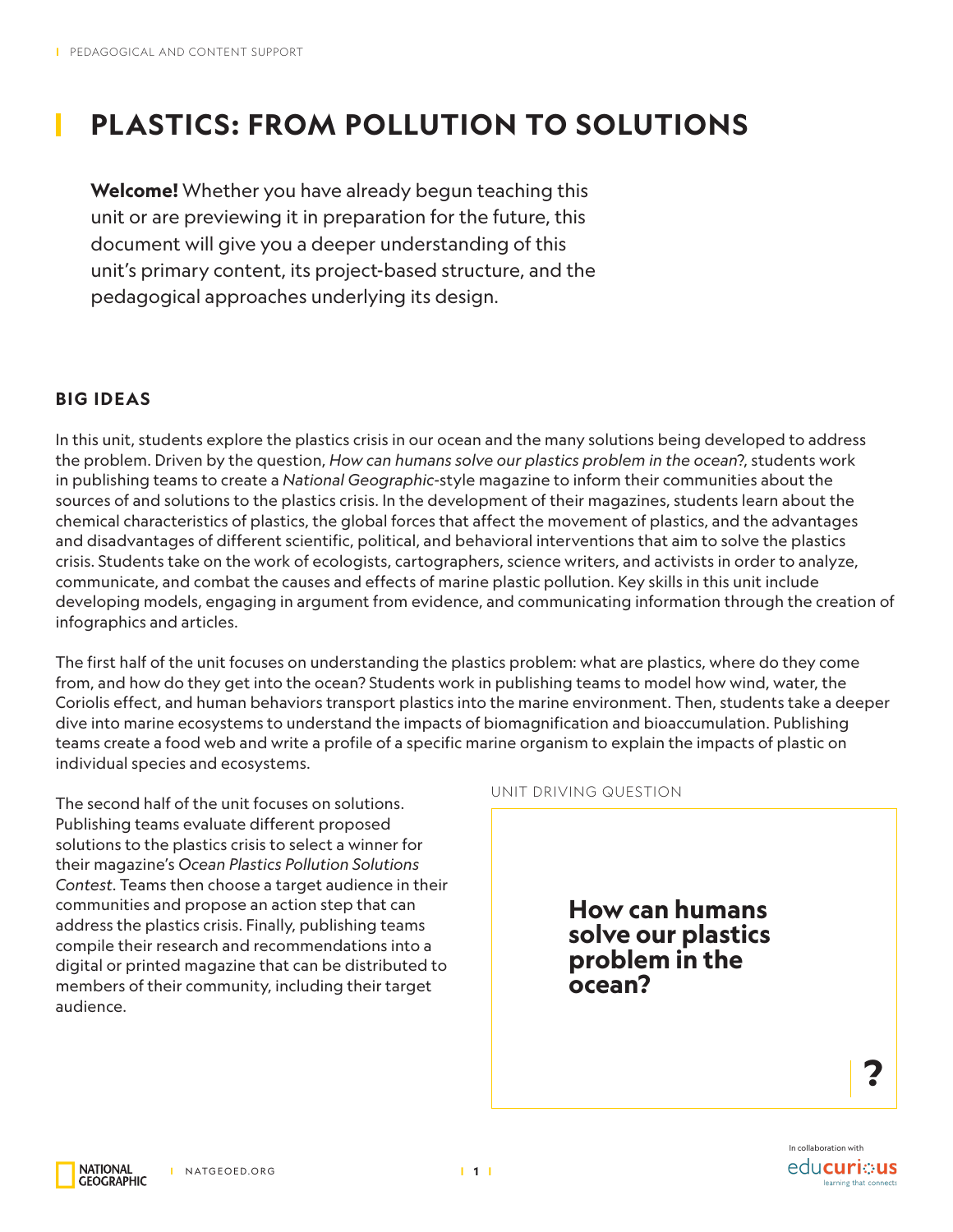# **CHALLENGES AND OPPORTUNITIES**

What are the challenges your students may face in this unit? In this section, you will find guidance and ideas to support your students' understanding of content and/or practices that might be challenging.

### **Challenges**

Prepare for possible challenges that students may have with particular concepts, as well as for opportunities to make connections to students' ideas and authentic disciplinary practices as they engage with this unit.

**1.** Students may feel overwhelmed by the scale and negative impacts of the plastics crisis, reacting with fear, anxiety, despair, anger, and/or emotional paralysis.

### **Guidance:**

Acknowledge that the problem is real, and that students' negative emotions are valid and reasonable responses to the problem.

Reassure students that their knowledge and advocacy can have a positive impact on the problem, and that all around the world, communities are mobilizing together to take action. For example, *[Bye Bye Plastic Bags](http://www.byebyeplasticbags.org)* is a campaign started by two sisters who successfully

### LESSON DRIVING QUESTIONS

**Lesson 1: Plastics, Plastics, Everywhere**

**Lesson 2: Plastics in the Plankton, Plastics on Your Plate**

**Lesson 3: Pollution Solutions**

**Lesson 4: Knowledge + Action = Power**

**?**

implemented a ban on plastic bags on the island of Bali, and is starting new youth-led chapters around the world.

Remind students that humans have solved big global problems in the past, including the eradication of diseases such as polio and smallpox, the regulation of dangerous chemicals such as CFCs and DDT, and the expansion of civil rights in many places around the world for women and minority groups.

**2 .** With a few exceptions, students work together in publishing teams of four for the entire unit, which can lead to interpersonal conflicts.

### **Guidance:**

Before beginning the unit, establish a safe and respectful classroom culture that supports and values collaborative work. For more guidance, see the article *[Building a](https://www.gettingsmart.com/2018/12/building-a-collaborative-culture-from-inspiration-to-application/)  [Collaborative Culture: From Inspiration to Application](https://www.gettingsmart.com/2018/12/building-a-collaborative-culture-from-inspiration-to-application/)* from Getting Smart and read one teacher's perspective on creating a positive classroom environment in *[5](https://www.edutopia.org/discussion/5-innovative-ways-create-positive-classroom-culture)  [Innovative Ways to Create Positive Classroom Culture](https://www.edutopia.org/discussion/5-innovative-ways-create-positive-classroom-culture)*.

Spend time carefully considering how to form teams but also on how you will support teams as they navigate the project. Whether you assign students to publishing teams or invite students to form their own teams, be sure to model and teach strategies for equitable and productive group work, such as these suggestions from Edutopia, highlighted in the article *[Group Work that](https://www.edutopia.org/article/group-work-works)  [Works](https://www.edutopia.org/article/group-work-works)*.

Check in with publishing teams frequently to monitor their group dynamics.

### **Opportunities**

What opportunities are present in this unit that you can leverage to create a rich learning environment? Read below to understand how this unit foregrounds students' prior knowledge and experiences and connects to authentic disciplinary practices.

**1.** Elicit and leverage students' prior knowledge about the sources and impacts of plastic in their own communities, which can enrich their understanding of the *[Ocean](https://media.nationalgeographic.org/assets/file/OceanPlasticsMovementModel.pdf)  [Plastics Movement Model](https://media.nationalgeographic.org/assets/file/OceanPlasticsMovementModel.pdf)* and to deepen their authentic connection to their target audience and *[Call to Action for](https://media.nationalgeographic.org/assets/file/CallToActionForReaders.pdf)  [Readers](https://media.nationalgeographic.org/assets/file/CallToActionForReaders.pdf)*.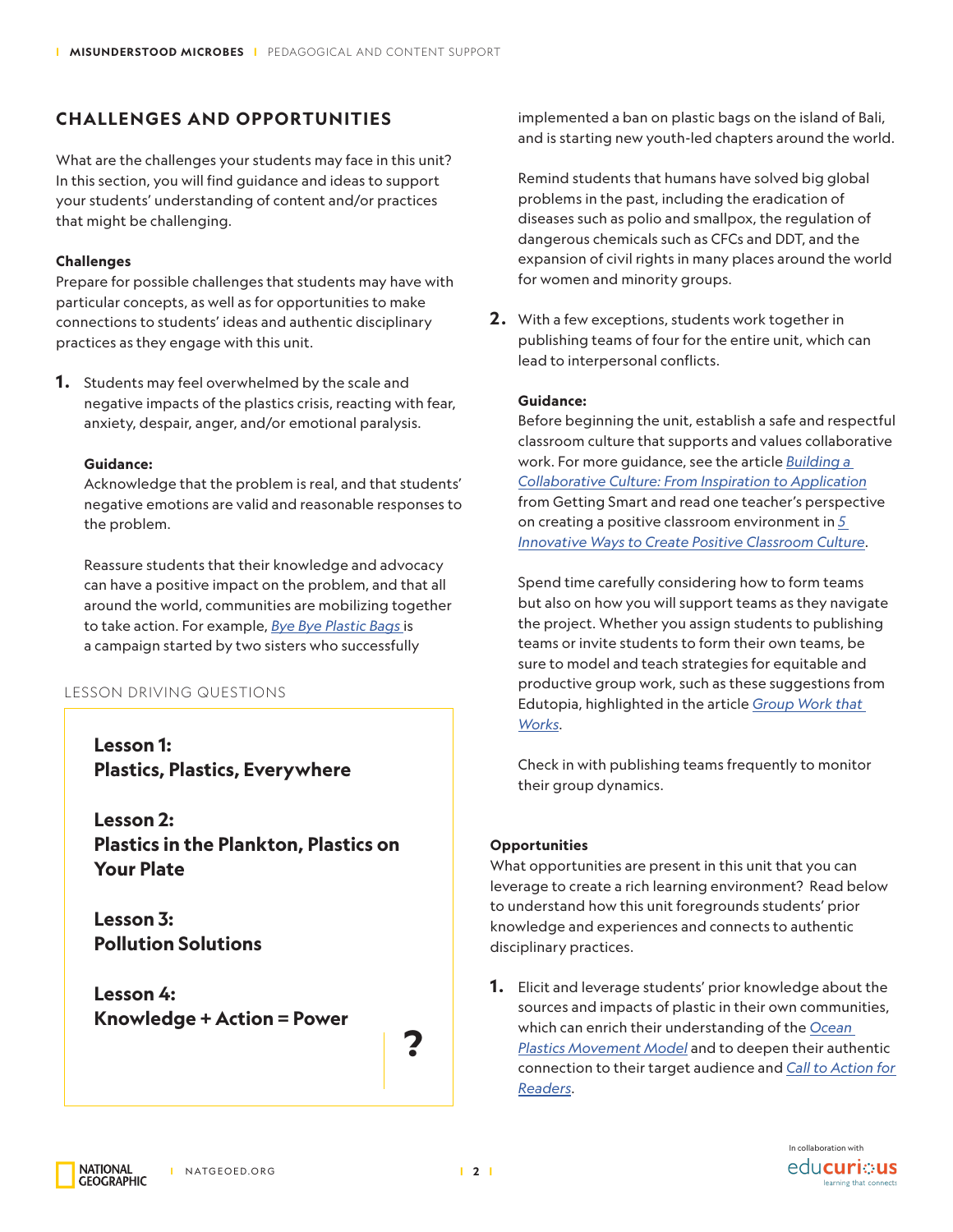**2 .** Elicit students' prior experiences of what makes magazines engaging to read, in order to maximize their creative ownership over key magazine elements, including the front cover, the *[Featured Marine Organism](https://media.nationalgeographic.org/assets/file/FeatureMarineOrganismProfile.pdf)  [Profile](https://media.nationalgeographic.org/assets/file/FeatureMarineOrganismProfile.pdf)*, and the *Call to Action for Readers.*

# **PRACTICE-FOCUSED SUPPORT**

This section highlights a few of the key pedagogical practices found throughout this unit. Leveraging these practices as you teach will support students in becoming critical thinkers that can effectively collaborate, communicate, and connect with global issues. Use the external resources provided here to help support you in learning more about each of these practices.

### **Support Student Inquiry with Initial Explanatory Models**

Every student has a sense of how the world works, even if there are gaps in their understanding. Educators can elicit prior understanding in a low-stakes way through having students create initial explanatory models. By revising their models over time, students can see and show how their thinking changes. Learn more about structures for models from *[Ambitious Science Teaching](https://ambitiousscienceteaching.org/tools-face-to-face/#Smallgroup)* and how models serve as tools for students' sensemaking from *[Model-Based Inquiry](https://sites.google.com/view/modelbasedinquiry/support/modeling?authuser=0)*.

### **Use the Jigsaw Structure to Promote Student Discourse and Expertise**

As a cooperative learning strategy, a jigsaw increases student engagement by making each group member responsible for explaining what they learned. Watch *[a video from Cult of](https://www.youtube.com/watch?v=euhtXUgBEts)  [Pedagogy](https://www.youtube.com/watch?v=euhtXUgBEts)* about best practices for structuring a jigsaw, see a jigsaw in action in a real classroom via Ambitious Science Teaching, or *[read more about the benefits of the jigsaw](https://www.teachhub.com/teaching-strategies/2016/10/the-jigsaw-method-teaching-strategy/)  [strategy at TeachHub.com](https://www.teachhub.com/teaching-strategies/2016/10/the-jigsaw-method-teaching-strategy/)*.

### **Engage Students in Scientific Argumentation Practices**

Claim/Evidence/Reasoning is one structure for engaging students in scientific argumentation practices. Read *[Supporting Classroom Argumentative Talk about](http://stemteachingtools.org/brief/17)  [Investigations](http://stemteachingtools.org/brief/17)* by STEM Teaching Tools, explore resources to

dig into each component of a scientific argument with the *[Argumentation Toolkit](http://www.argumentationtoolkit.org/)*, or watch an example from Teaching Channel, *[Engaging in Argument from Evidence](https://learn.teachingchannel.com/video/engaging-argument-evidence-ngss)*.

### **Teach Across Perspectives and Scale to Engage with Interdisciplinary Issues**

For today's students to become the next generation of

planetary stewards, they must learn to grapple with complex and interdisciplinary issues in productive ways, as explained in this SERC article *[Why Teach with an Interdisciplinary](http://Why Teach with an Interdisciplinary Approach?)  [Approach?](http://Why Teach with an Interdisciplinary Approach?)* At National Geographic, this approach is integral to developing geographic understanding. For additional educator tips, read *[Teaching Across Perspectives](https://media.nationalgeographic.org/assets/file/Educator_Tips_Teaching_Across_Perspectives.pdf)* and *[Teaching Multiple Scales](https://media.nationalgeographic.org/assets/file/Educator_Tips_Teaching_Multiple_Scales.pdf)*. Watch interdisciplinary instruction in action in *[this video from Edutopia](https://www.edutopia.org/video/introduction-integrated-studies)*.

### **LEVER AGING PBL FOR SUCCESSFUL TEACHING AND LEARNING**

Project-Based Learning (PBL) is a teaching approach in which students gain knowledge and skills by working to investigate and respond to a complex problem or challenge. Driven by the project, students explore a variety of resources that will help them understand essential content and perspectives for tackling the challenge. Student learning is presented in a culminating product that showcases disciplinary skills and knowledge as they apply to a local or global solution. The sections below outline how this unit is guided by a PBL approach.

In this unit, publishing teams create and publish their own National Geographic-style magazine to raise awareness about ocean plastics and inspire readers to take action to address the crisis. The magazine includes a compelling, informative, and artistically original front cover; an *Ocean Plastics Movement Model*; a *Featured Marine Organism Profile; a Food Web Infographic;* a *[Letter from the Editors;](https://media.nationalgeographic.org/assets/file/LetterFromTheEditors.pdf)* a *Call to Action for Readers*; a glossary; and a profile of their magazine's *Ocean Plastics Pollution Solutions Contest* winner.

### **Leading with Engagement**

This unit begins by engaging students through eliciting their prior knowledge and introducing an authentic problem and Driving Question. This creates a reason for learning that drives students through the arc of the unit.

- **1.** The unit launches by asking students to close their eyes and imagine being on Midway Island, near Hawaii in the middle of the Pacific Ocean. Students share their ideas about what such a remote island would look, sound, and smell like. Then they watch an eye-opening trailer for *[ALBATROSS](https://vimeo.com/218502282)* (3:49) about the effects of plastic pollution on the albatrosses of Midway Island.
- **2 .** The cognitive dissonance of Midway's apparent isolation, contrasted with the inescapably human impact



**NATIONAL GEOGRAPHIC**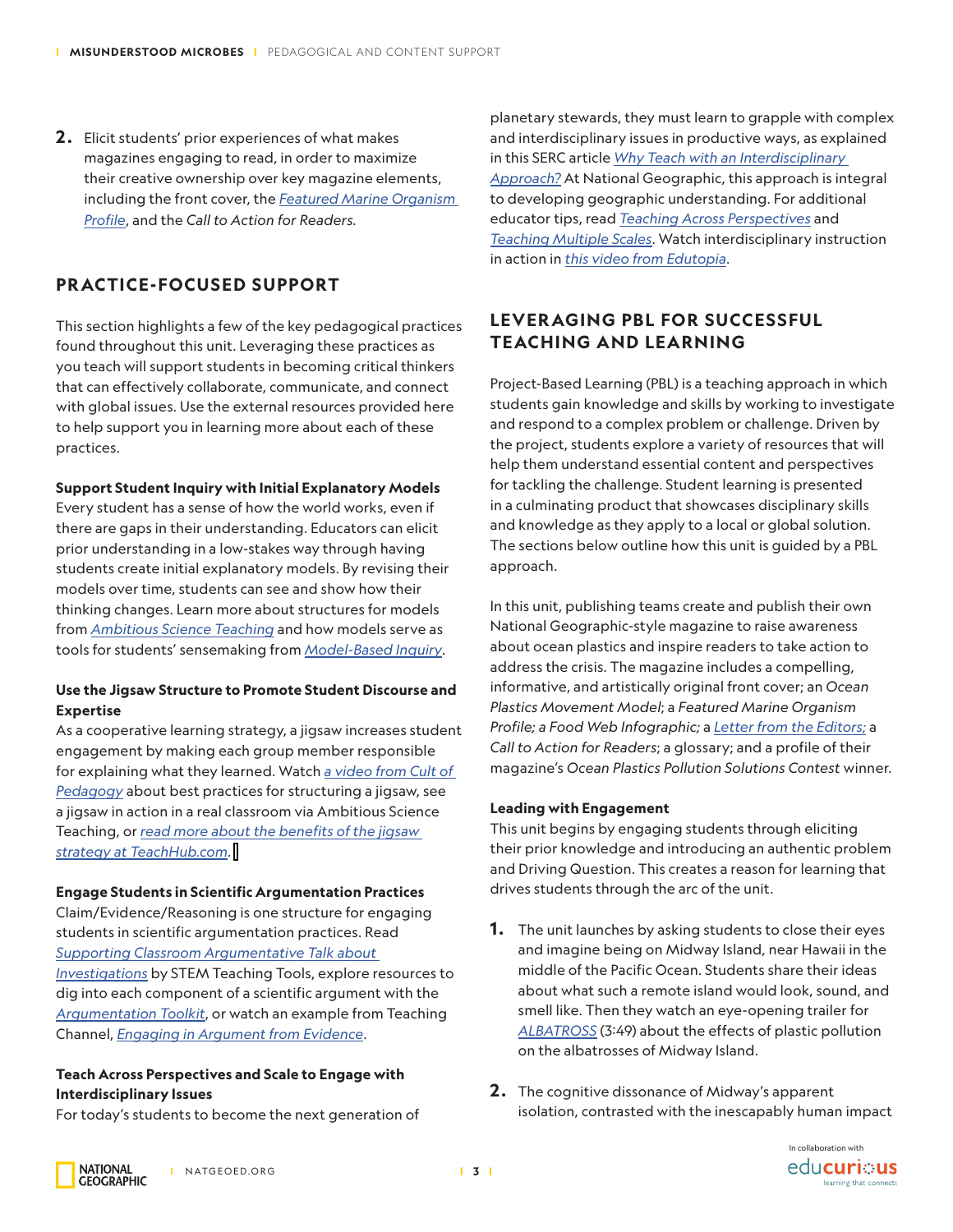of plastic litter, demands that students grapple with the question of how plastic could have ended up in such a remote and pristine environment.

- **3.** As students discuss and respond to each other's hypotheses, they begin to develop a mental model of how plastic enters and moves through the ocean. In order to illustrate and explain this model, each publishing team is given a copy of the Ocean Plastics Movement Model, a large blank map of the world's oceans to which students will add their developing knowledge about the life cycle of plastics and the forces that move plastics and their impacts through the global ecosystem.
- **4.** Students will be introduced to the unit project, and will familiarize themselves with the *[Final Project Checklist](https://media.nationalgeographic.org/assets/file/FinalProjectChecklistAndRubric_Final.pdf)  [and Rubric](https://media.nationalgeographic.org/assets/file/FinalProjectChecklistAndRubric_Final.pdf)* and complete a *Know and Need to Know* chart to assess their current and future knowledge about the unit driving question.

#### **Learning Together: Collaboration Structures**

This unit includes several opportunities for collaboration. Consider the collaboration structures that will work best in your classroom.

- **1.** In the majority of the activities in this unit, students work in publishing teams of four members to create the elements of their magazines. Before beginning the unit, take the time to build a positive classroom culture and determine how you will provide support for publishing teams to maximize their success throughout the project.
- **2 .** In order to facilitate broad, nuanced learning about the causes and effects of the plastics crisis, students also occasionally engage in jigsaw structures in the following activities: *[Plastics Aplenty](https://www.nationalgeographic.org/activity/plastics-aplenty/)*, *[Under the Sea](https://www.nationalgeographic.org/activity/under-sea/)*, and *[Seaworthy Solutions](https://www.nationalgeographic.org/activity/seaworthy-solutions/)*. Jigsaw grouping not only allows publishing teams to cover more content quicker than could have been done otherwise, it also encourages accountability among team members and builds scientific communication skills.
- **3.** As students assemble the magazine that comprises their final project, they collaborate to conduct research, make maps, and design infographics and cover art. Additionally, students are expected to serve as peer editors for at least one other publishing team, providing further opportunities for feedback and collaboration.

### **ENGAGING IN AUTHENTIC PRACTICES AND IMPACTS**

Throughout the unit, students engage in authentic disciplinary practices and skills through their project work, enabling them to develop disciplinary expertise and identities. Additionally, consider expanding the impact of students' learning beyond the classroom by providing opportunities such as the ones listed below.

#### **Disciplinary Skills and Practices:**

- Scientific communication
- Civic engagement
- Constructing an argument based on evidence
- Evaluating competing design solutions based on agreedupon criteria

#### **Ideas for Impact:**

- **1.** Digitize your students' magazines and share them with other educators and students around the world: Sharing your students' work has many positive effects. Publishing work online lends extra legitimacy and urgency to students' calls to action. Furthermore, seeing their work as part of a global movement can empower students. The plastics crisis is a global problem, and local solutions may seem small and insignificant until students understand that local actions are being implemented and contributing to cumulative impact around the world.
- Conduct a schoolwide waste audit: A schoolwide plastic waste audit is ambitious, messy, and incredibly informative. Often, an audit is used as a first step in creating a schoolwide plan for reducing waste. It requires time, space, materials, and significant planning and communication with students, families, administration, and custodial staff. In spite of these challenges, many schools have successfully completed schoolwide plastic waste audits—and your school can, too. Here are some lesson plans that can help your planning process:
	- *• [Eco-Schools USA Consumption and Waste Audit](https://www.nwf.org/-/media/PDFs/Eco-schools/Audits/Consumption--Waste-Audit2012.ashx?la=en&hash=F39A7166DDFB6201720F331B9087177D5E2A6F6E)*
	- *• [Monterey Bay Aquarium Plastic Use Audit](https://www.montereybayaquarium.org/for-educators/teacher-professional-development/curriculum/plastic-use-audit/)*
	- Many inspiring video examples are available, including these two:
		- *• [Pinole Valley High School Waste Audit \(2:02\)](https://www.youtube.com/watch?v=k-4RzD_94E0)*
		- [Pierce County School Solid Waste Audit \(3:44\)](https://www.youtube.com/watch?v=-eQHis2eCkg)
- **2 .** Organize a plastics cleanup day: Choose a location such as a street, park, or beach. Invite students, families, and other community members to clean up plastic trash

**NATIONAL** 

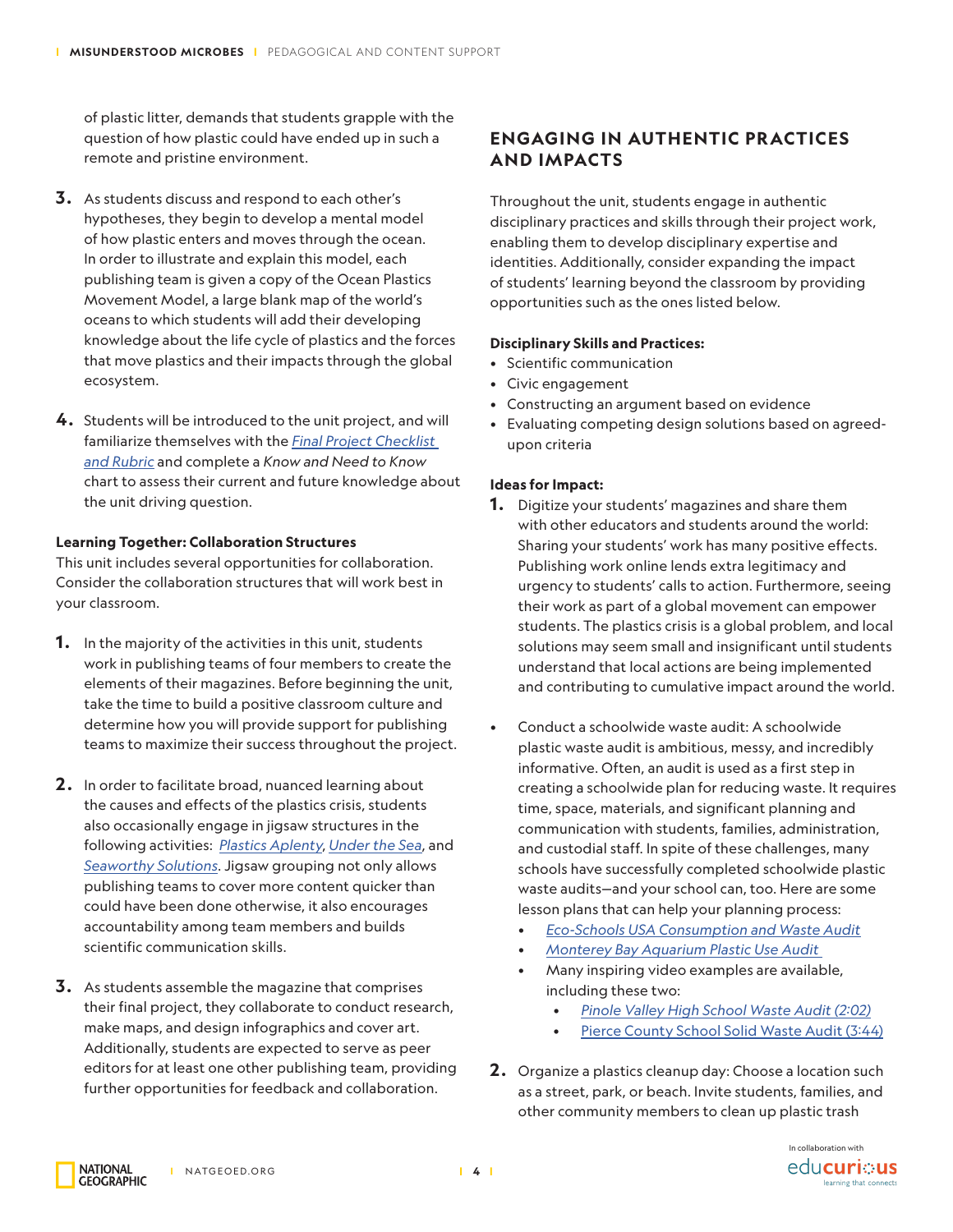in the area. Be sure to bring plenty of gloves and trash bags, as well as trash-pickers if available. Take pictures of the site before and after cleanup so you can share your impact with others! Consider posting photos to appropriate social media accounts with the hashtag #trashtag.

#### **Constructing Solutions:**

#### **Arc of the Project**

In line with the Project-Based Learning approach, project work is structured to unfold over the course of the unit, as students learn content that addresses their questions elicited during the launch of the unit.

*[See Table on Page 6]*

### **Assessing the Learning**

Units intentionally assess student learning over time, through informal and formal assessments. This table highlights assessments you can use to inform your instruction and ensure students can demonstrate their learning of disciplinary content, skills, and practices.

*[See Table on Page 7]*



**NATIONAL GEOGRAPHIC**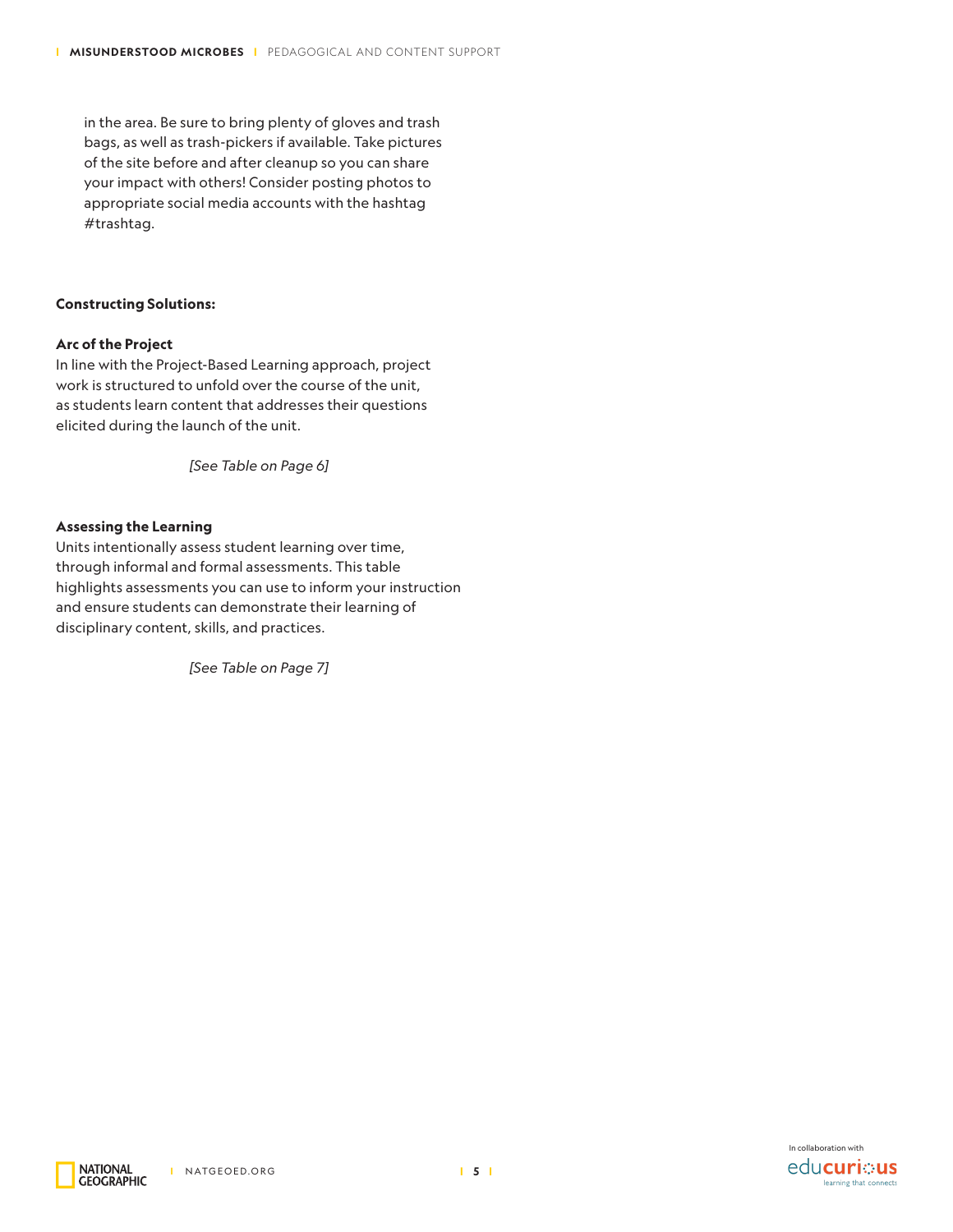### **CONSTRUCTING SOLUTIONS: ARC OF THE PROJECT**

| <b>PBL PHASE</b>                                                                                           | <b>ACTIVITY</b>                                                                                                            | <b>WHAT STUDENTS ARE DOING</b>                                                                                                                                                                                                                                                                                                                                                                               |
|------------------------------------------------------------------------------------------------------------|----------------------------------------------------------------------------------------------------------------------------|--------------------------------------------------------------------------------------------------------------------------------------------------------------------------------------------------------------------------------------------------------------------------------------------------------------------------------------------------------------------------------------------------------------|
| <b>Engagement with an authentic, local</b><br>problem provides a need to know.                             | Lesson 1, Activity 1:<br>Autopsy of an Albatross                                                                           | Students watch the trailer for <b>ALBATROSS</b><br>(3:49), which shows albatrosses who have died<br>with plastics in their stomachs. They begin<br>developing an Ocean Plastics Movement<br>Model to answer the question, How do<br>plastics get into and move around the ocean?                                                                                                                             |
|                                                                                                            | Lesson 1, Activity 2:<br><b>Plastics Aplenty</b>                                                                           | Students create and then revise a definition<br>of plastics. They conduct a plastics audit in<br>their classrooms to understand the variety<br>of materials that fall into this broad and<br>ubiquitous category.                                                                                                                                                                                            |
|                                                                                                            | Lesson 1, Activity 3:<br><b>Follow the Friendly Floatees</b><br>Lesson 1, Activity 4:<br>The Life Cycle of Plastics        | Through readings, videos, experiments, and<br>kinesthetic activities, students learn about<br>the global forces that affect the movement<br>of plastics into and throughout the ocean.<br>They then apply this learning to improve their<br>Ocean Plastics Movement Models.                                                                                                                                  |
| Relevant knowledge is explored<br>and applied to the problem through<br>disciplinary skills and practices. | Lesson 2, Activity 1:<br><b>Under the Sea</b><br>Lesson 2, Activity 2:<br><b>Biomagnification and Bioaccumulation</b>      | Students work as ecologists to study the<br>effects of plastics, including microplastics,<br>in the marine food web. They use this<br>knowledge to develop a Food Web<br>Infographic and Featured Marine Organism<br>Profile, describing these effects.                                                                                                                                                      |
|                                                                                                            | Lesson 3, Activity 1:<br>Seaworthy Solutions<br>Lesson 3, Activity 2:<br>The Ocean Plastics Pollution Solutions<br>Contest | Students learn about solutions from around<br>the world addressing the plastics crisis,<br>including those developed by engineers,<br>corporations, individual consumers, and local<br>and national governments. They create a<br>rubric to assess the strengths and weaknesses<br>of each solution, use the rubric to select the<br>most promising solution, and write a profile of<br>their chosen winner. |

*Table continues on next page*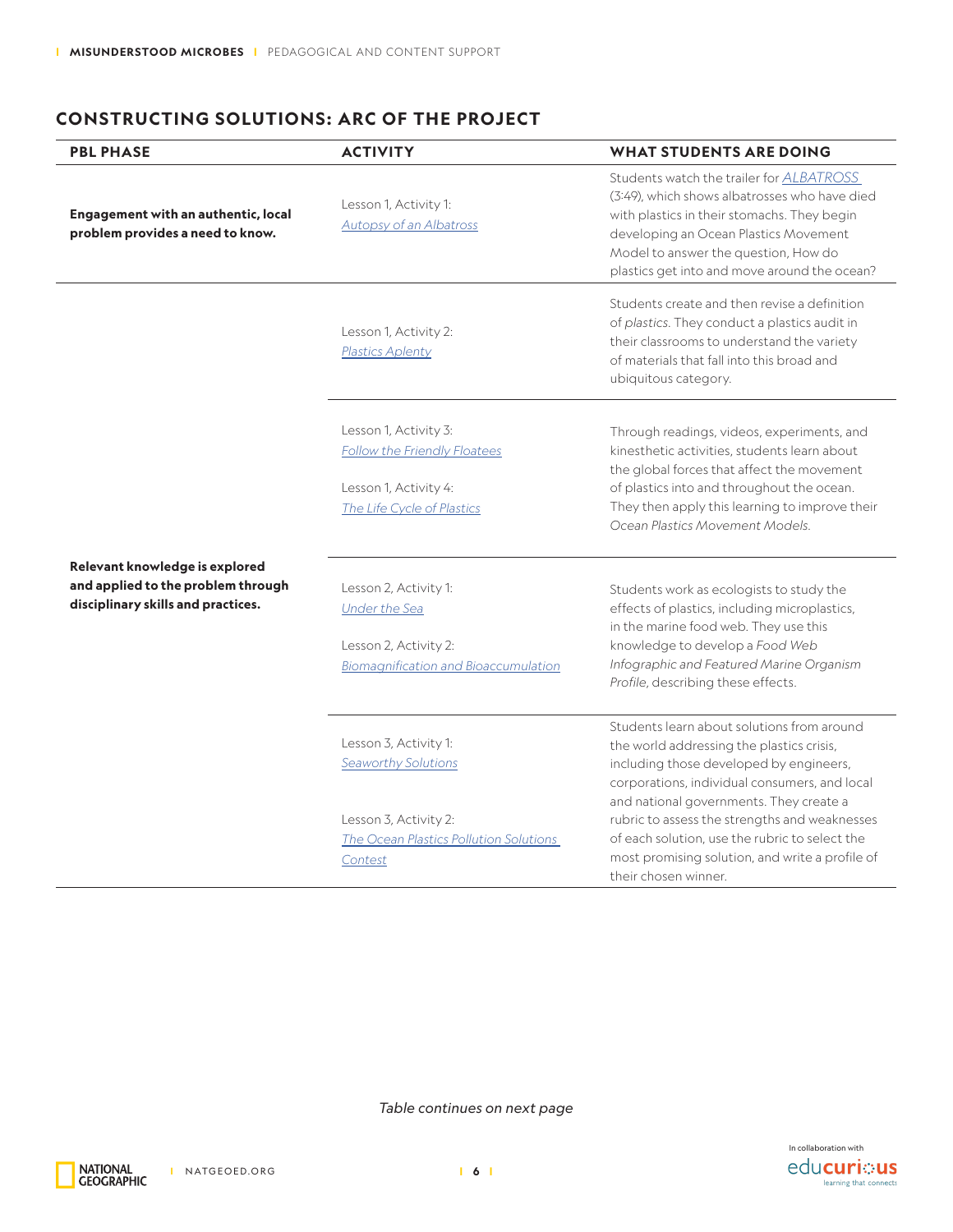|                                                                                | Lesson 1, Activity 5:<br>Magazine Design Workshop I<br>Lesson 2, Activity 3:<br>Magazine Design Workshop II<br>Lesson 4, Activity 2:<br>Magazine Design Workshop III | In each magazine design workshop, publishing<br>teams collaborate on the various elements<br>of their magazines, including Ocean Plastics<br>Movement Model, a Featured Marine<br>Organism Profile, a Food Web Infographic,<br>a Call to Action for Readers, a profile of the<br>winner of the Ocean Plastics Pollution Solutions<br>Contest, and more. |
|--------------------------------------------------------------------------------|----------------------------------------------------------------------------------------------------------------------------------------------------------------------|---------------------------------------------------------------------------------------------------------------------------------------------------------------------------------------------------------------------------------------------------------------------------------------------------------------------------------------------------------|
| Learning is applied to the development<br>of a discipline-appropriate product. | Lesson 3, Activity 3:<br>Choose an Audience<br>Lesson 4, Activity 1:<br>Turning Knowledge into Power                                                                 | In these activities, students choose a target<br>audience for their magazine, brainstorm a<br>specific action that the audience can make<br>to address the plastics crisis, and write a<br>Call to Action for Readers, addressed to this<br>target audience, about how they can make a<br>difference.                                                   |
|                                                                                | Lesson 4, Activity 3:<br><b>Publication Presentations and Reflections</b>                                                                                            | Teams present their magazines to a target<br>audience, advocating for their readers to<br>take up their call to action and respond to<br>feedback from the community.                                                                                                                                                                                   |



National<br>Geographic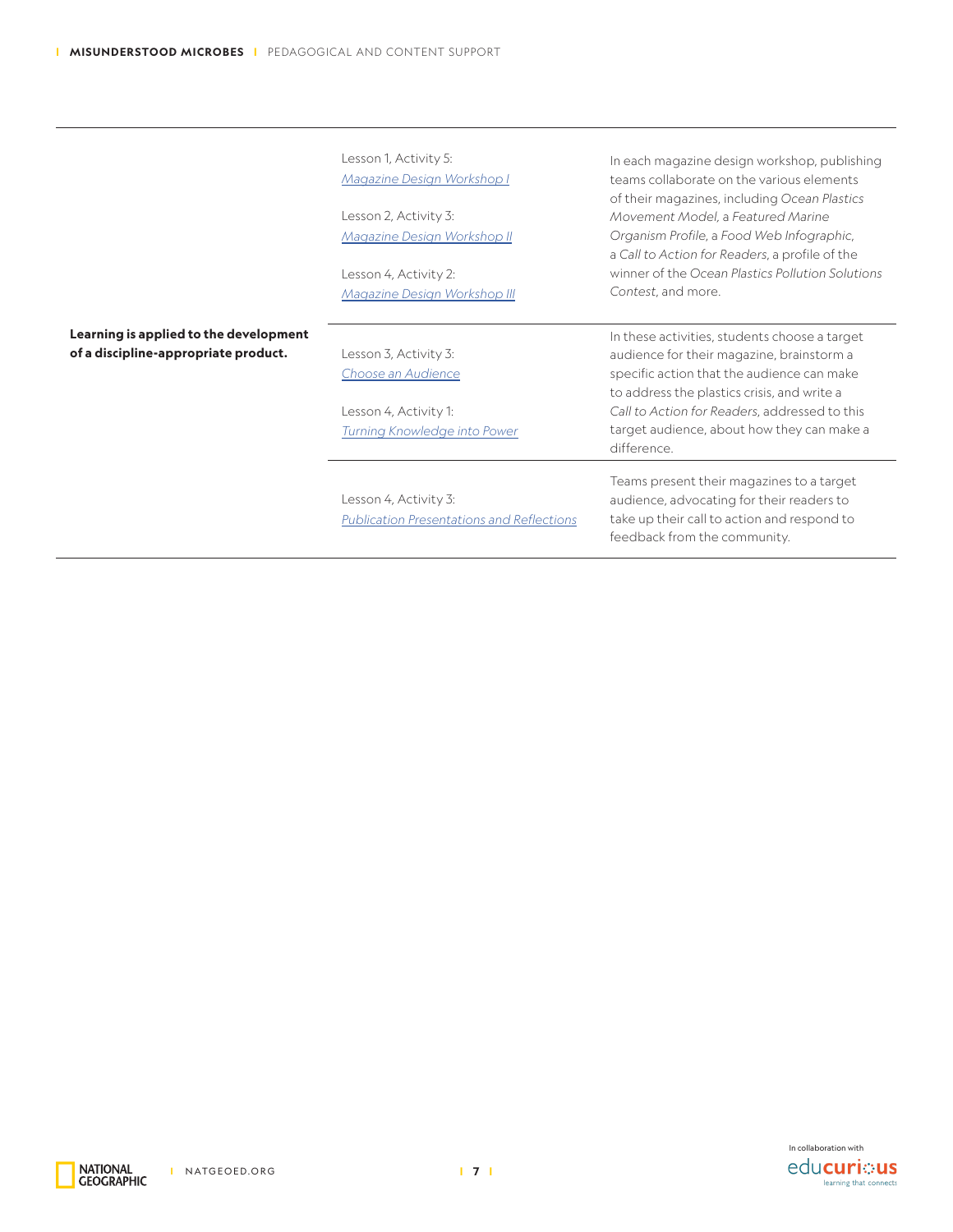# **ASSESSING THE LEARNING**

| <b>ACTIVITY</b>                                                                                      | <b>ASSESSMENT OPPORTUNITY</b>                                                                                                                                                                                                                       | <b>NGSS STANDARD(S) ADDRESSED</b>                                                                                                         |
|------------------------------------------------------------------------------------------------------|-----------------------------------------------------------------------------------------------------------------------------------------------------------------------------------------------------------------------------------------------------|-------------------------------------------------------------------------------------------------------------------------------------------|
| Lesson 1, Activity 1:<br><b>Autopsy of an Albatross</b><br>Lesson 1, Activity 2:<br>Plastics Aplenty | The Ocean Plastics Movement Model<br>assesses students' ideas about creating<br>and revising models.                                                                                                                                                | SEP: Developing and Using Models,<br><b>Constructing Explanations and Designing</b><br><b>Solutions</b><br>CCC: Systems and System Models |
| Lesson 1, Activity 3:<br>Follow the Friendly Floatees                                                | As the Ocean Plastics Movement<br>Model develops, it assesses students'<br>understanding of the global forces that<br>cause patterns of atmospheric and oceanic<br>circulation.<br>The Coriolis Mini-Lab and exit ticket also<br>assess this topic. | PE: MS-ESS2-6                                                                                                                             |
| Lesson 1, Activity 4:<br>The Life Cycle of Plastics                                                  | The Journey of a Plastic Bottle skits<br>assess students' understanding of the<br>flow of matter through systems and the<br>construction of their explanations using<br>models.                                                                     | SEP: Developing and Using Models,<br><b>Constructing Explanations and Designing</b><br>Solutions<br>CCC: Systems and System Models        |
| Lesson 1, Activity 5:<br>Magazine Design Workshop I                                                  | The Ocean Plastics Movement Model and<br>glossary assess students' ability to write<br>informative and explanatory texts about<br>technical processes with well-chosen facts<br>and domain-specific vocabulary.                                     | CCSS: CCSS.ELA-LITERACY.WHST.6-8.2,<br>CCSS.ELA-LITERACY.WHST.6-8.2.B, CCSS.<br>ELA-LITERACY.WHST.6-8.2.D                                 |
| Lesson 2, Activity 1:<br><b>Under the Sea</b>                                                        | The trophic level card sort, discussion, and<br>exit ticket assess students' understanding<br>about the cycling of matter in marine<br>ecosystems.                                                                                                  | DCI: LS2.B: Cycles of Matter and Energy<br><b>Transfer in Ecosystems</b>                                                                  |
| Lesson 2, Activity 1:<br><b>Under the Sea</b>                                                        | The <i>Plastic Impacts</i> handout assesses<br>students' ability to determine the main<br>ideas in scientific texts, such as the impacts<br>of plastics on marine ecosystems and<br>organisms, and implications for human<br>health.                | SEP: Obtaining, Evaluating, and<br>Communicating Information                                                                              |

*Table continues on next page*



NATIONAL<br>GEOGRAPHIC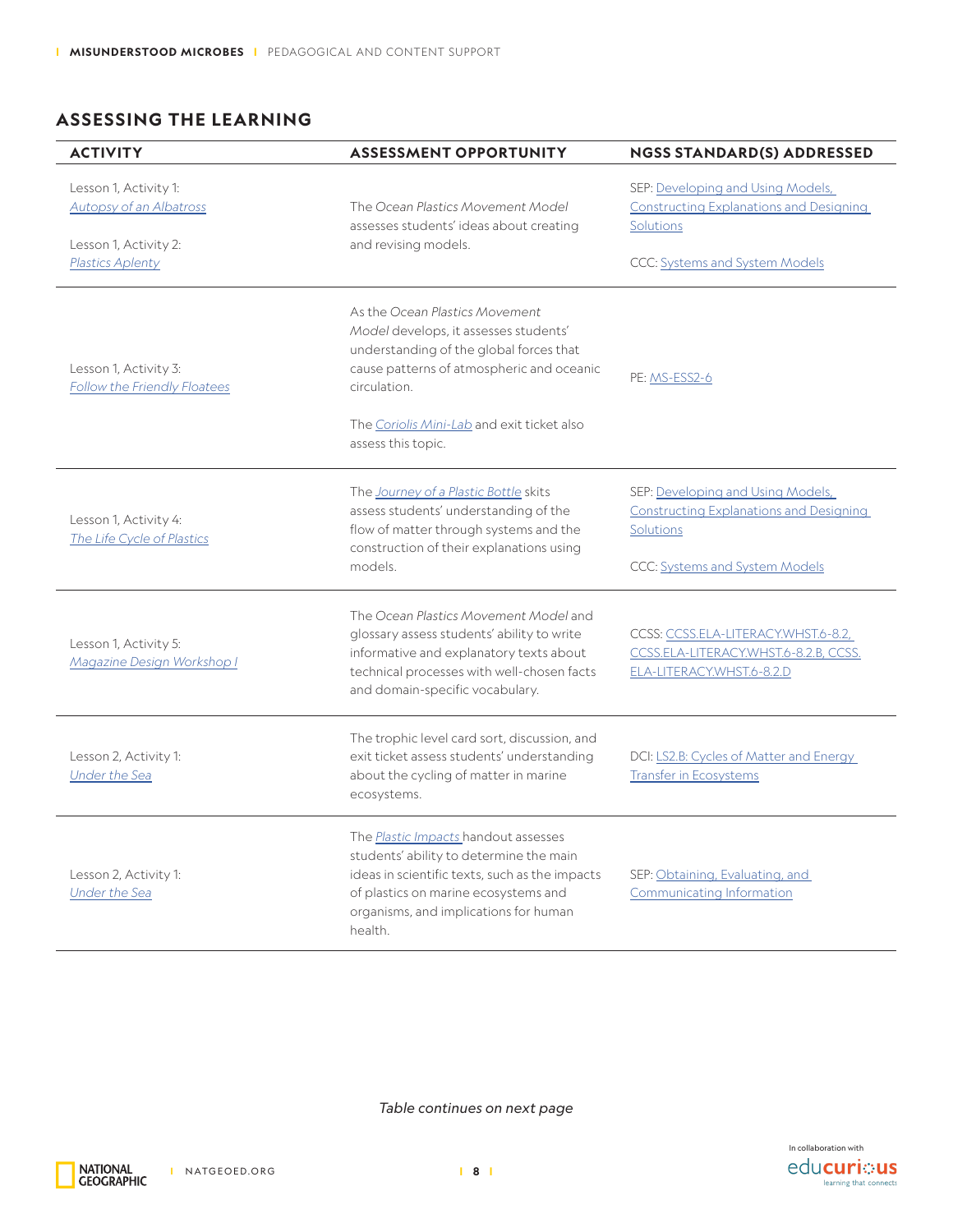| Lesson 2, Activity 2:<br><b>Biomagnification and Bioaccumulation</b>                                                       | The Food Web Infographics assess<br>students' understanding of the cycling<br>of plastic particles through marine<br>ecosystems.                                                                                                                                                                                                                           | DCI: LS2.B: Cycles of Matter and Energy<br><b>Transfer in Ecosystems</b><br>PE: MS-LS2-3                                                         |
|----------------------------------------------------------------------------------------------------------------------------|------------------------------------------------------------------------------------------------------------------------------------------------------------------------------------------------------------------------------------------------------------------------------------------------------------------------------------------------------------|--------------------------------------------------------------------------------------------------------------------------------------------------|
| Lesson 2, Activity 2:<br><b>Biomagnification and Bioaccumulation</b>                                                       | Student participation in the discussion<br>about the impact of microplastics on<br>human health demonstrates their ability<br>to make claims and support them with<br>evidence.                                                                                                                                                                            | SEP: Engaging in Argument from Evidence<br>CCC: Cause and Effect                                                                                 |
| Lesson 2, Activity 3:<br>Magazine Design Workshop II                                                                       | The Featured Marine Organism Profile<br>demonstrates students' ability to use<br>accurate, relevant data and credible<br>sources to support claims about the<br>negative impacts of plastics on their<br>chosen organism.                                                                                                                                  | SEP: Engaging in Argument from Evidence<br>CCSS: CCSS.ELA-LITERACY.WHST.6-8.1,<br>CCSS.ELA-LITERACY.WHST.6-8.1.B                                 |
| Lesson 3, Activity 1:<br>Seaworthy Solutions<br>Lesson 3, Activity 2:<br>The Ocean Plastics Pollution Solutions<br>Contest | Students' analysis and summaries of<br>different solutions assess their ability to<br>evaluate competing design solutions using<br>systematic processes and jointly agreed-<br>upon criteria.                                                                                                                                                              | SEP: Engaging in Argument from Evidence<br>DCI: ETS1.B: Developing Possible Solutions                                                            |
| Lesson 3, Activity 3:<br>Choose an Audience<br>Lesson 4, Activity 1:<br>Turning Knowledge into Power                       | The Call to Action Graphic Organizer<br>and Call to Action for Readers assess<br>students' ability to integrate qualitative<br>and quantitative information into written<br>text, to present a written argument in<br>support of a solution to the plastics crisis,<br>and to produce clear and coherent writing<br>appropriate for their target audience. | SEP: Obtaining, Evaluating, and<br>Communicating Information, Engaging in<br><b>Argument from Evidence</b><br>CCSS: CCSS.ELA-LITERACY.WHST.6-8.4 |
| Lesson 4, Activity 2:<br>Magazine Design Workshop III                                                                      | The Letter from the Editors assesses<br>students' ability to construct evidence-<br>based arguments about changes in<br>ecosystems.                                                                                                                                                                                                                        | PE: MS-LS2-4                                                                                                                                     |

*Table continues on next page*



National<br>Geographic